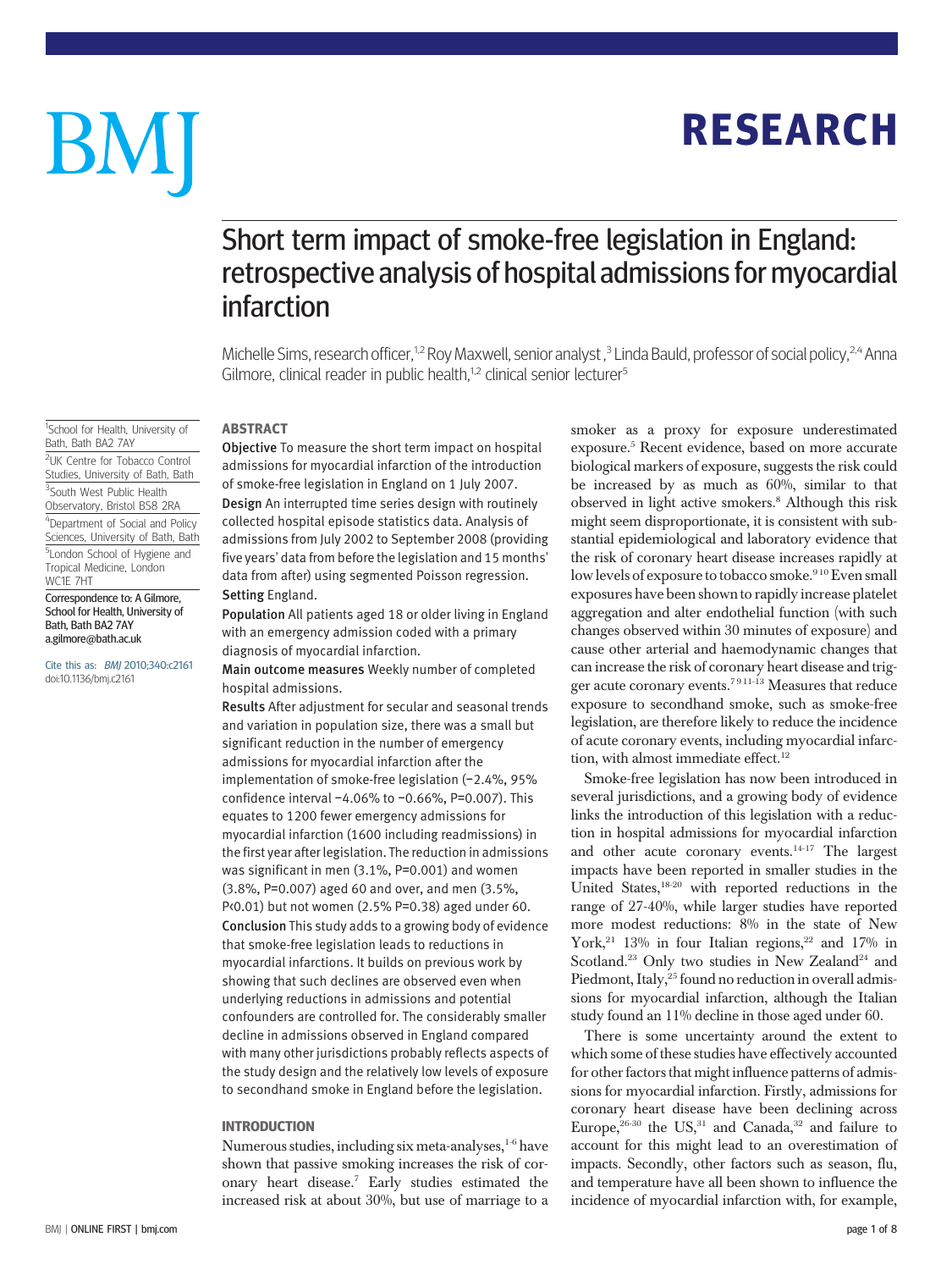peak admission rates in winter, in spring, and over the Christmas break, and seen in association with high flu rates and low temperatures.<sup>33-36</sup> Most studies accounted for seasonal differences when estimating impacts of smoke-free legislation on coronary heart disease, either by comparing the same months in a before-after study design<sup>2023253738</sup> or including a predictor for time of year in a regression model.<sup>182124</sup> Few studies, however, fully accounted for underlying trends in admissions.<sup>21222439</sup>This is important as trends seem to differ by age group,<sup>4041</sup> and only one study comprehensively adjusted for other risk factors, including temperature and flu rates.39

We addressed all these issues by examining the impact of legislation on hospital admissions for myocardial infarction in England, where all enclosed workplaces and public places, with a few exceptions, became smoke-free on 1 July 2007.

## METHODS Evaluating impacts of smoke-free England Data

Hospital episode statistics (HES) data provide routinely collected information on all patients who receive care from the National Health Service (NHS) in England.42 Each completed record comprises a "finished consultant episode," a period of time a patient spends under the care of one NHS consultant. We extracted data for all finished emergency admission episodes in those aged 18 and over living in England, with an admission date between 1 July 2002 (five years before the legislation) and 30 September 2008 (15 months after the legislation) and a primary diagnosis of ICD-10 (international classification of disease, 10th revision) code I21 (myocardial infarction).<sup>43</sup> We retained only the first episode (known as the admission episode) of a patient's stay in hospital because these were more likely to reflect myocardial infarction events that had occurred outside of hospital rather than those occurring as complications of hospital treatment. In line with the ICD-10 code I21 definition of "myocardial infarction specified as acute or with a stated duration of 4 weeks (28 days) or less from onset"<sup>43</sup> and to avoid duplicate admissions for the same event, we excluded any repeat admissions within a 28 day period. Records missing data on age or sex were excluded from the analysis (less than 0.1% of records).

#### Statistical analyses

Using an interrupted time series design, we developed a segmented Poisson regression model<sup>44</sup> to test the hypothesis that there was a change in the number of emergency admissions for myocardial infarction immediately after the introduction of smoke-free legislation (that is, from Monday 2 July 2007 onwards). The response variable was the weekly number of admissions, with variation in week length (week 52 was eight days in a non-leap year and nine in a leap year) accounted for by including log number of days as a predictor in the model. The impact of smoke-free legislation, defined as a change in the rate of admissions for myocardial infarction after the legislation, was assessed by including a binary predictor variable in the model with a value of 1 assigned to myocardial infarction events occurring from week 27 of that year (that is, from 2 July 2007 onwards) and 0 before.

An initial exploration of the form of the long term time trend suggested that a linear assumption was appropriate, so we used a linear predictor for time to quantify the underlying downwards trend in admissions. We used 1 July 2002 as the start date, providing five years of pre-legislative data. Various additional predictors were then included in the model to account for variation in admissions for myocardial infarction attributable to factors other than the implementation of smoke-free legislation.33-36 To model the temporal fluctuations, we used temperature, flu, week of year, and an indicator variable for the Christmas holidays (1 if it is the first or last week in the year and 0 otherwise). Weekly temperatures were the mean of the daily mean surface air temperatures obtained from the Central England Temperature data series.<sup>4546</sup> As preliminary exploration of the data suggested that the effects of temperature might be delayed,<sup>47</sup> we considered two predictors: temperature in the same week as the admission and temperature in the previous week. Weekly flu rates for England and Wales were obtained from the Royal College of General Practitioners' research and surveillance centre, which collects data on consultations for flu-like illnesses from about 100 general practice surgeries, and log transformed before analysis. Temperature and flu rates were considered as linear terms in the model while week of year was included as a cyclic cubic spline to capture any additional seasonal patterns that might be non-linear.

The population estimate for England was included as an offset variable—namely, a predictor variable with a regression coefficient fixed at 1. This ensures there is a one to one relation between the population size and the number of admissions. Weekly population estimates were obtained by linearly interpolating midyear population estimates for 2002 to 2007 and population projections for 2008 and 2009 provided by the UK's Office for National Statistics.

Models were fitted in R.8.1 using the gam and gamm functions from the library mgcv.<sup>48</sup> After adjustment for smoke-free legislation, number of days, and population size, we considered the other predictor variables in a backwards selection procedure to identify the best model using the mgcv library's unbiased risk estimator (UBRE), an approximation to Akaikes Information Criterion,49 to compare candidate models. Models with a lower unbiased risk estimator are preferred.<sup>48</sup> The suitability of the selected statistical model was assessed with plots of residuals, including an assessment of any remaining serial correlation in the residuals using autocorrelation plots. When necessary, presence of short term autocorrelation was modelled by applying a first order autoregressive AR(1) structure to the residuals.

To assess differences in the impact of smoke-free legislation among population subgroups, we stratified the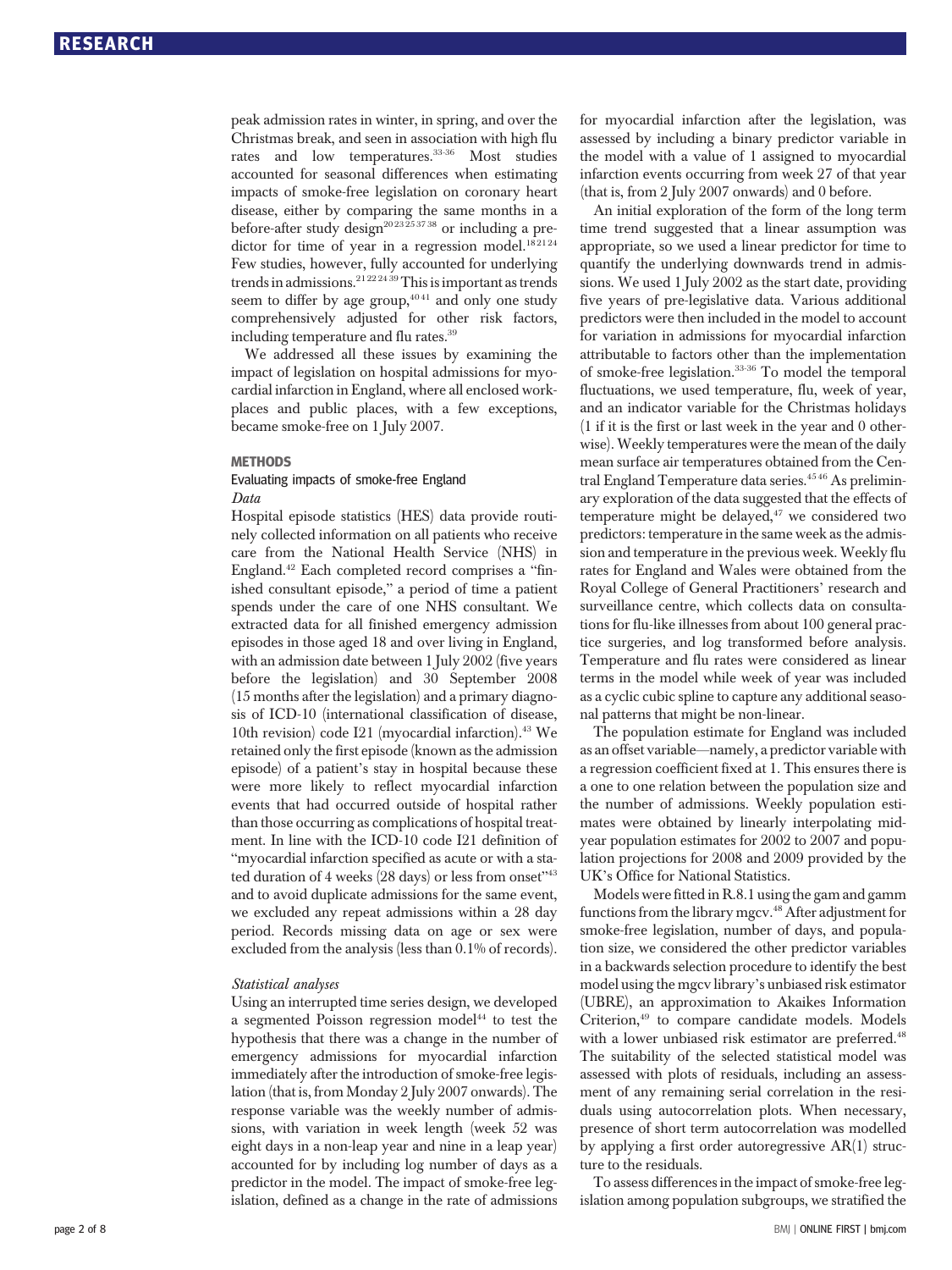data by age  $(560, \geq 60)$  and sex and performed separate analyses on each group. We also examined whether there was an increase or decrease in the slope of the trend after the legislation, compared with pre-legislative trends, by adding an interaction term between the binary predictor for smoke-free legislation and the linear predictor for time to the models. To provide further support for the findings we refitted the final models using 16 false dates for smoke-free legislation ranging from January 2005 to January 2007.

#### Predicting the number of events prevented

We used the final Poisson regression model to predict the number of emergency admissions for myocardial infarction that were prevented as a result of smoke-free legislation in the first year of implementation. To estimate the number of averted events  $N_e$  we subtracted the regression based prediction of the number of events from 1 July 2007 to 30 June 2008  $(N_w)$  from the predicted number of events without the influence of the legislation  $(N_{\text{ow}})$ . If β is the estimated regression coefficient for the smoke-free legislation predictor from the final Poisson regression model,  $N_{ov}$  is equivalent to  $N_{av}$  $\exp(\beta)$ . The total number of emergency admissions averted will be slightly higher than  $N_e$  because some of the events result in multiple emergency readmissions to hospital within 28 days, and we excluded these readmissions from the main analysis. Therefore, to predict the total number of emergency admissions prevented we repeated the statistical analysis on a dataset that included readmissions.

#### **RESULTS**

Between 2000 and 2008 there was a notable decrease in the number of emergency admissions for myocardial infarction, a decrease that seems to have accelerated from around 2002 and was greater in older than younger age groups (figs 1 and 2). The seasonal pattern observed was consistent with that reported elsewhere, 33-36 with a peak in admissions over Christmas and early spring, higher rates of admission over winter, and lower rates in summer (fig 3). Indeed the decline each summer was of a similar order of magnitude to the secular decline seen over the six year period studied. Most admissions occurred in men and those aged over 60 with relatively few events in women aged under 60 (table 1).

Of the predictor variables entered in the initial models, only flu, which was highly correlated with temperature, was dropped from all models. Temperature was dropped from the models for those aged under 60 and Christmas holidays from the model for men aged under 60 (table 2).We added first order autoregressive AR(1) terms to the final models for all people and for women aged 60 and over to allow for short term autocorrelation.

After the implementation of smoke-free legislation, there was a significant drop of  $2.4\%$  (P=0.007) in the number of emergency admissions for myocardial infarction (table 2). This implies that just over 1200 emergency admissions for myocardial infarction were prevented over a 12 month period. Given that an initial myocardial infarction might result in several subsequent emergency admissions to hospital, this equates to around 1600 fewer emergency admissions. The subgroup analyses indicated that the legislation had an impact in men and women aged 60 and over, with a reduction of 3.07% (P=0.001) and 3.82% (P=0.007), respectively. Men aged under 60 also showed a signifi-



Fig 1 | Trends in weekly number of emergency admissions for myocardial infarction (average daily count) from January 2000 to September 2008 by age and sex. Note different ranges on y axis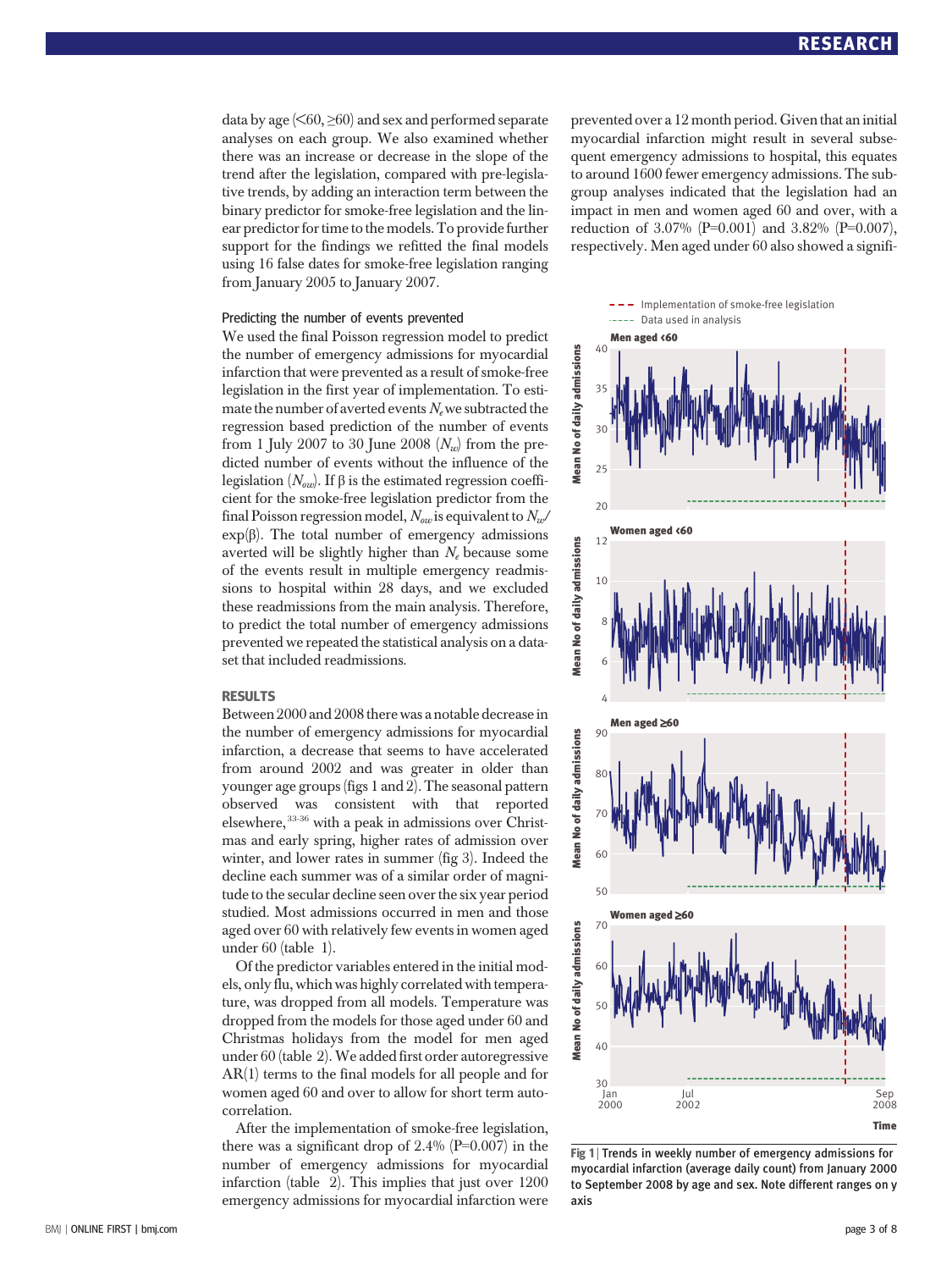|                                                       |            | Men                  |           |              | Women     |  |  |  |
|-------------------------------------------------------|------------|----------------------|-----------|--------------|-----------|--|--|--|
| Year beginning 1 July                                 | All events | $\langle 60 \rangle$ | $\geq 60$ | $\langle 60$ | $\geq 60$ |  |  |  |
| 2002                                                  | 61498      | 11 704               | 26 701    | 2746         | 20 347    |  |  |  |
| 2003                                                  | 60 680     | 11 676               | 25 841    | 2718         | 20445     |  |  |  |
| 2004                                                  | 58 803     | 11 4 4 8             | 24 9 96   | 2635         | 19724     |  |  |  |
| 2005                                                  | 55752      | 10 9 52              | 23 679    | 2627         | 18494     |  |  |  |
| 2006                                                  | 53 964     | 11 0 75              | 22781     | 2636         | 17472     |  |  |  |
| 2007                                                  | 51 664     | 10457                | 21824     | 2536         | 16847     |  |  |  |
| *Only admissions that met study's inclusion criteria. |            |                      |           |              |           |  |  |  |

Table 1 <sup>|</sup> Number of emergency admissions\* for myocardial infarction in England overall and by age group

cant drop in admissions of  $3.46\%$  (P<0.01), but the regression analysis gave no indication of a decline in younger women (2.46%, P=0.38). There was no evidence of a change in the slope of the trend line after the legislation.

By refitting the model with false dates for smoke-free legislation, we found that none of the false dates led to a significant impact in the population as a whole or in men of any age. In women aged over 60, however, modelling with all but one of the false dates from the end of 2005 to 2007 yielded significant results.

### **DISCUSSION**

Hospital admissions for myocardial infarction dropped significantly after the introduction of smokefree legislation in England. After adjustment for the pre-existing decline in admissions, trends in population size, and seasonal variation in admissions, we found a 2.4% drop in the number of emergency admissions for myocardial infarction after the legislation. This equates to 1200 fewer emergency admissions for myocardial infarction in the first year after the law came into effect (1600 including readmissions).

We identified a smaller reduction than other studies. We believe there are two main explanations for this. Firstly, exposure to secondhand smoke immediately before legislation was substantially lower in England than in other jurisdictions because of marked declines in population exposure in advance of the legislation. $50$ 



Fig 2 <sup>|</sup> Trends in overall weekly number of emergency admissions for myocardial infarction (average daily count) from January 2000 to September 2008. Note, weekly numbers of admissions are sum of four graphs in figure 1

Secondly, our study methods differed, with potentially better control of confounding.

#### Exposure before legislation

Smoke-free legislation in England was introduced at a time when many public places and workplaces were already smoke-free. In the year before implementation, a nationally representative survey (ONS Omnibus Survey) indicated that 55% of employed adults in England already worked in a smoke-free environment. In addition, some bars and restaurants, the venues most affected by the legislation, went smoke-free before 1 July. Therefore, despite high compliance with the legislation, $51$  the decline in smoke exposure and the resulting health benefits of smoke-free legislation that occurred immediately after the implementation of legislation are likely to have been less marked than those observed elsewhere, making them harder to detect in a study such as this. A similar issue was noted in New York, where various pre-existing smoking restrictions were in place.<sup>21</sup>

Levels of exposure to secondhand smoke were around 50% lower in England than in Scotland just before implementation of legislation in each country, whether measured by concentrations of particulate matter in bars<sup>50</sup> or cotinine concentrations (a biochemical marker of smoke exposure) in non-smoking bar workers<sup>50</sup> and the general public.<sup>5253</sup> While this might be partly explained by the introduction of legislation in England in summer and in Scotland in winter, the fact that the collection periods for the population data overlap in the two jurisdictions and that greater absolute declines in exposure were seen in Scotland suggest this cannot be the whole explanation.

Data on cotinine concentrations from population surveys indicates that population exposure to secondhand smoke in England has declined markedly since the mid-1990s. From 1993 to 2003 cotinine concentrations almost halved in non-smoking adults living with non-smoking partners and declined by a third in those living with smoking partners.<sup>54</sup> In children, for whom more recent data on cotinine are available, there has been a 59% decline in exposure between 1996 and 2006, with the largest annual decline in the year immediately before smoke-free legislation.<sup>55</sup> If levels of exposure in adults have continued to decline, in line with those of children, some of the underlying decline in admissions to hospital for myocardial infarction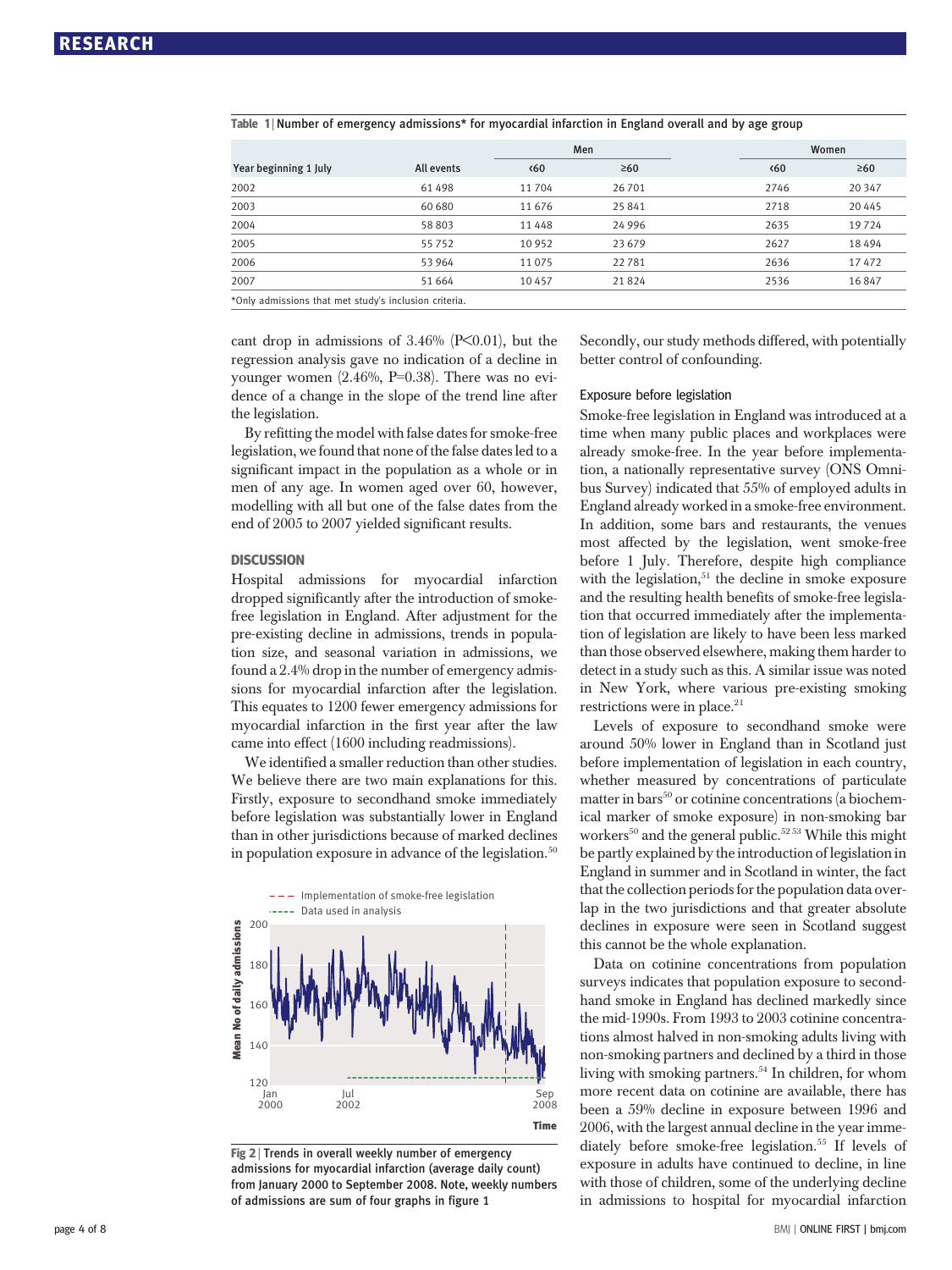Table 2 <sup>|</sup> Results of Poisson regression analyses to detect association between smoke-free legislation in England and emergency admissions for myocardial infarction

|                                                                                                      |            | Men                                                                                                         |           | Women                      |                                       |  |  |  |
|------------------------------------------------------------------------------------------------------|------------|-------------------------------------------------------------------------------------------------------------|-----------|----------------------------|---------------------------------------|--|--|--|
| Final models*                                                                                        | All events | $\langle 60 \rangle$                                                                                        | $\geq 60$ | $\langle 60$               | $\geq 60$                             |  |  |  |
| % change after smoke-free legislation† (95% CI)                                                      |            | $-2.37\pm(-4.06 \text{ to } -0.66)$ $-3.46\pm(-5.99 \text{ to } -0.85)$ $-3.07\pm(-4.86 \text{ to } -1.25)$ |           | $-2.46$ ( $-7.62$ to 3.00) | $-3.82 \pm (-6.48 \text{ to } -1.09)$ |  |  |  |
| Other predictors kept in analysis:                                                                   |            |                                                                                                             |           |                            |                                       |  |  |  |
| Time (long term trend)                                                                               | Yes        | Yes                                                                                                         | Yes       | Yes                        | Yes                                   |  |  |  |
| Temperature§                                                                                         | Yes        | No                                                                                                          | Yes       | No                         | Yes                                   |  |  |  |
| Flu                                                                                                  | No         | No                                                                                                          | No        | No                         | No                                    |  |  |  |
| Christmas holidays                                                                                   | Yes        | No                                                                                                          | Yes       | Yes                        | Yes                                   |  |  |  |
| Week of year                                                                                         | Yes        | Yes                                                                                                         | Yes       | Yes                        | Yes                                   |  |  |  |
| Residuals:                                                                                           |            |                                                                                                             |           |                            |                                       |  |  |  |
| AR(1) model                                                                                          | Yes        | No                                                                                                          | No        | No                         | Yes                                   |  |  |  |
| *All regression models were adjusted for population size, number of days, and smoke-free legislation |            |                                                                                                             |           |                            |                                       |  |  |  |

\*All regression models were adjusted for population size, number of days, and smoke-free legislation. †Calculated by exponentiating estimated regression coefficient for smoke-free legislation predictor.

‡P<0.01.

§In previous week.

before July 2007 is probably due to reductions in population exposure to secondhand smoke. Moreover, given that some of the decline in exposure is probably attributable to smoke-free legislation either indirectly (for example, through changes in behaviour triggered by growing public debates over secondhand smoke) or directly (public venues going smoke-free in advance of 1 July), studies such as this, designed to detect changes immediately after implementation, will underestimate impacts.

#### Differences in methods

The second explanation for the more modest decline found in our study relates to differences in methods. Several of the earlier studies used a "before and after" study design, and, although some used geographical controls, they might have been unable to fully account for underlying trends in admissions for myocardial infarction. Given the marked decline observed in admissions from 2002 onwards in our data, consistent with similar declines observed elsewhere,  $26-32$  this might account for the greater reductions seen in such studies. Moreover, even if the before and after periods of these studies spanned the same months, bias from unseasonal weather patterns and fluctuations in the prevalence of other factors known to influence rates



Fig 3 <sup>|</sup> Trends in overall weekly number of emergency admissions for myocardial infarction (average daily count) averaged across years

of coronary heart disease might have contributed to the changes observed. By accounting for the underlying decline in emergency admissions for myocardial infarction, seasonal patterns, and other risk factors (which few other studies have controlled for)<sup>39</sup> we will produce a more conservative assessment of the contribution of smoke-free public places to reducing the number of emergency admissions. Although this might more accurately reflect the immediate impact of the implementation of the smoke-free law in England, for the reasons identified above, our estimate will miss the contribution of the legislation to the prelegislative declines in exposure to secondhand smoke and will thus underestimate its full impact.

#### Validity and age, sex differences

Although our reported impacts were significant  $(P<0.01$  in all but women aged under 60), the confidence intervals were close to the null effect. There is, however, substantial reason for believing the decline in admissions is valid. It is biologically plausible, as outlined above, and robust to the "false dates" analysis in all but older women (discussed below). Moreover, when we imputed smoking prevalence and self reported data on exposure from the Health Survey for England $56$  into a mathematical model developed by Richiardi et  $a^{157}$  to predict the impact of smoke-free legislation on admissions for myocardial infarction, the predicted reductions in admissions were between 3.6% and 10.9% in men and 2.4% and 7.2% in women. Our results are therefore consistent with the lower estimates obtained from the Richiardi model.<sup>57</sup>

Impacts were observed in men regardless of age, while in women we found a significant impact only among those aged 60 or over in whom some of the "false dates" also led to significant findings, indicating uncertainty around the impacts in this group. Although many studies do not examine impacts by sex, $18-2137$  the absence of an impact in women was also seen in Rome<sup>39</sup> and in four other Italian regions.<sup>22</sup> Three issues are worth considering here. Firstly, given that it was only the false dates during the 18 months before the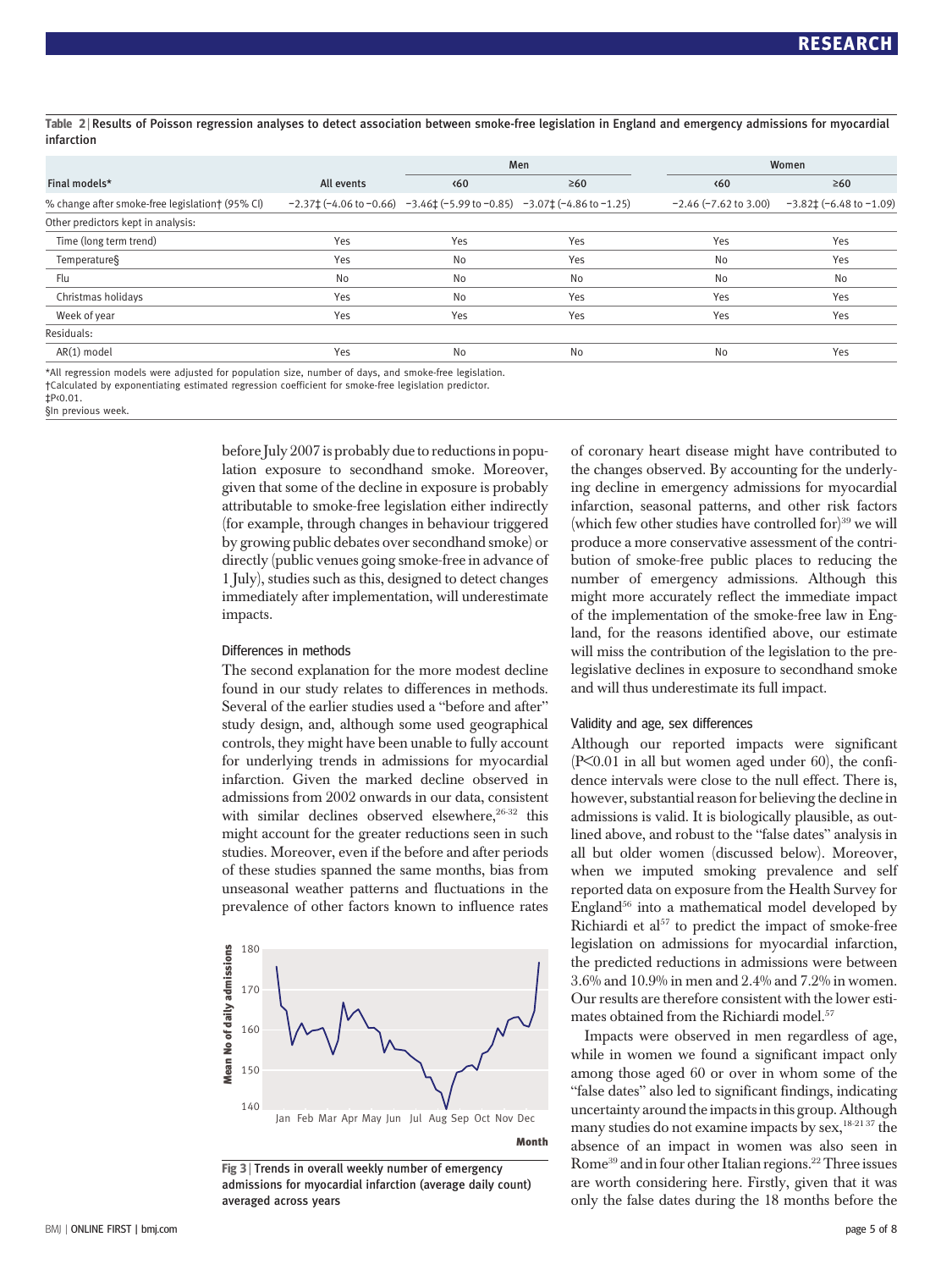legislation that were significant, this could suggest, in line with the issues raised above, that exposure to secondhand smoke was already declining in women and the false positives might therefore reflect a real, albeit gradual, reduction in myocardial infarction attributable to gradual declines in exposure. Secondly, both pre-legislative levels of, and reductions in, self reported exposure to secondhand smoke were lower in women than men.56 Thirdly, as a result of their low numbers of admissions, there was insufficient power in the analysis of women aged under 60 to detect the small impacts observed in men. Power calculations show that drops between 2-3% can be detected with high power (80%) in all other population subgroups, but in women aged under 60, only reductions greater than 7.5% could be detected with comparable power. As such, we can be confident only that there was no reduction greater than 7.5% in this subgroup. Whatever the reasons, the results in women must clearly be treated with caution.

#### Limitations

The main weakness of our study, common to most other studies on this topic, $18-222+2537-39$  was that we relied on routine hospital data. Such data do not include the smoking status of patients, and we were therefore unable to determine how much of the decline after the legislation was attributable to reduced exposure to secondhand smoke and how much to reductions in active smoking. This is something we are currently investigating through analysis of another dataset.

Furthermore, definitions of and thresholds for diagnosing myocardial infarction have changed over time,<sup>58</sup> but the impact of this on routine records of hospital admissions is not fully understood.<sup>59</sup> A redefinition of myocardial infarction occurred in 2000, wherein greater emphasis was placed on the use of specific biochemical markers (notably troponin). $60$  This was predicted to lead to an increase in the number of diagnosed myocardial infarctions, albeit on a gradual basis as the availability of troponin assays gradually increased.59 Although we observed no marked increase in admissions between 2000 and 2002 nor from 1997 to 2000 (data not shown), we chose to examine data from 2002 onwards to allow for any change in diagnostic threshold to take effect. In this way, and by including a linear predictor for time in our model, we hoped to capture any gradual change that might have occurred as best we could.

Reductions in hospital admissions for myocardial infarction might also be explained by increases in deaths from myocardial infarction outside hospital. Studies in Europe that have examined this issue, however, found a reduction in out of hospital deaths for coronary events accompanying the corresponding decline in admissions,<sup>23 39</sup> and this is therefore unlikely to be a concern.

Given that England was the last part of the UK to implement national smoke-free legislation (Scotland in March 2006, Wales and Northern Ireland in April 2007), an assessment of the impact compared with a control population with similar demographics was not feasible. But even if a control population had been available, confounding would not have been completely removed if an unusual event had occurred in only one population.

Aggregating individual admissions data to the national level meant we could consider only national level covariates. This prevented us from including local level covariates, such as temperature and air pollution, in the model.<sup>6162</sup> Although this is unlikely to be a key concern for temperature given the high correlation documented between the Central England Temperature data series and the temperature at individual weather stations,<sup>63</sup> it illustrates that residual confounding from unknown factors might remain. Finally, we were able to explore only the short term impact of the legislation, and it is possible that the impact on admissions for myocardial infarctions might vary over time, with two recent reviews suggesting that impacts could increase over time.14 15

#### **Strengths**

Despite these concerns, we believe our study has several strengths and advantages over existing studies. With a population of 49 million (2001 census), England is the largest jurisdiction yet to go smoke-free. By using a comprehensive national dataset we were therefore able to provide a study population considerably larger than those of previous studies, which range from 19 million (New York State),<sup>21</sup> through 2-5 million (New Zealand,<sup>24</sup> parts of Italy,<sup>22 25 39</sup> and Scotland<sup>23</sup>), to less than 200 000 (jurisdictions in US<sup>18-2038</sup> and Canada<sup>37</sup>) and thus to offer greater statistical power to detect an impact in such a short time scale. We estimate that the smallest reduction detectable with a power of 0.8, often considered the desirable level of power, is almost 2%. This is important because other jurisdictions that, like England, have partial smoke-free restrictions in place before comprehensive legislation might be unable to detect changes this small because of their smaller populations and thus sample sizes. Furthermore, the robust segmented Poisson regression analysis, to a greater extent than most previous studies, was able to minimise confounding by accounting for underlying trends in population size and admissions for myocardial infarction and potential confounders such as season, temperature, flu, and holidays.

We therefore conclude that the implementation of smoke-free public places is associated with significant reductions in hospital admissions for myocardial infarction even in jurisdictions with pre-existing smoking restrictions. Given the large number of myocardial infarction events per year, even the relatively small reduction seen in England has important public health benefits.

We are grateful to the Association of Public Health Observatories, in particular Bobbie Jacobson, Paul Brown, and Davidson Ho for their support, and to the Health Protection Agency for providing the flu data. The HES data were made available by the NHS Health and Social Care Information Centre. We also thank Alan Kelly and Stephen Babb for their comments on early drafts of this paper.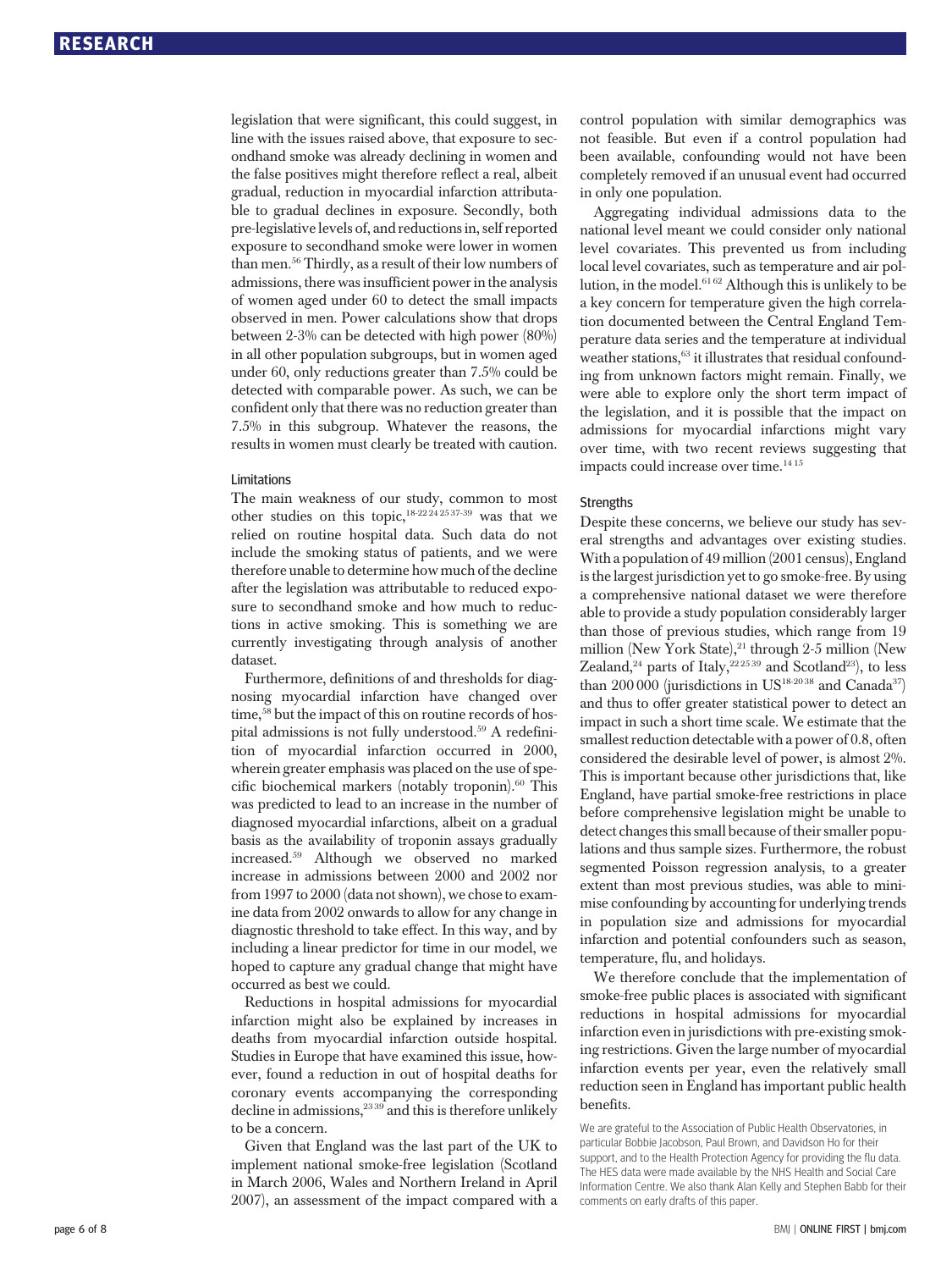WHAT IS ALREADY KNOWN ABOUT THIS TOPIC Secondhand smoke increases the risk of acute myocardial infarction

Studies from several countries have shown a reduction in hospital admissions for myocardial infarction after the implementation of smoke-free public places but many have failed to adequately account for potential confounders and underlying declines in admissions

WHAT THIS STUDY ADDS Even after adjustment for potential confounders and secular trends, there was a small but significant reduction in hospital admissions for myocardial infarction after the introduction of smoke-free legislation in England

The smaller fall detected in England, compared with that observed elsewhere, probably reflects both the lower levels of exposure to secondhand smoke before the legislation and the fact that we accounted for underlying declines in admissions for myocardial infarction and other measurable confounders

Even a small relative decline in admissions for myocardial infarction can have important public health benefits given the prevalence of coronary heart disease

> Contributors: AG developed the research proposal and is the principal investigator. AG and MS planned the analysis, drafted and edited the paper, and are guarantors. MS undertook the analysis. RM contributed to data preparation, study design, and editing of the paper. LB contributed to the funding proposal, drafting, and editing of the paper. Funding: This work was undertaken by the University of Bath, which

> received funding from the Department of Health's Policy Research Programme. The views expressed in the publication are those of the authors and not necessarily those of the Department of Health. AG is supported by a Health Foundation Clinician Scientist Fellowship. MS, LB, and AG are members of the UK Centre for Tobacco Control, a UKCRC Public Health Research: Centre of Excellence. Funding from the British Heart Foundation, Cancer Research UK, Economic and Social Research Council, Medical Research Council and the Department of Health, under the auspices of the UK Clinical Research Collaboration is gratefully acknowledged. The funders played no role in the study design, analysis, and interpretation of data nor in the writing of the report or the decision to submit the article for publication.

> Competing interests: All authors have completed the Unified Competing Interest form at www.icmje.org/coi\_disclosure.pdf (available on request from the corresponding author) and declare that all authors had: (1) Financial support for the submitted work as detailed above; (2) No financial relationships with commercial entities that might have an interest in the submitted work; (3) No spouses, partners, or children with relationships with commercial entities that might have an interest in the submitted work; (4) No non-financial interests that may be relevant to the submitted work.

**Ethical approval:** The study was approved by the University of Bath School for Health's school research ethics approval panel (SREAP). Data sharing: No additional data available.

- 1 Glantz S, Parmley W. Passive smoking and heart disease: epidemiology, physiology, and biochemistry. Circulation 1991;83:1-12.
- 2 Glantz SA, Parmley WW. Passive smoking and heart disease: mechanisms and risk. JAMA 1995;273:1047-53.
- 3 He J, Vupputuri S, Allen K, Prerost MR, Hughes J, Whelton PK. Passive smoking and the risk of coronary heart disease—a meta-analysis of epidemiologic studies. N Engl J Med 1999;340:920-6.
- 4 Law MR, Morris JK, Wald NJ. Environmental tobacco smoke exposure and ischaemic heart disease: an evaluation of the evidence. BMJ 1997;315:973-80.
- 5 Thun M, Henley J, Apicella L. Epidemiologic studies of fatal and nonfatal cardiovascular disease and ETS exposure from spousal smoking. Environ Health Perspect 1999;107:841-6.
- 6 Wells A. Passive smoking as a cause of heart disease. J Am Coll Cardiol 1994;24:546-54.
- 7 Barnoya J, Glantz SA. Cardiovascular effects of secondhand smoke: nearly as large as smoking. Circulation 2005;111:2684-98.
- 8 Whincup PH, Gilg JA, Emberson JR, Jarvis MJ, Feyerabend C, Bryant A, et al. Passive smoking and risk of coronary heart disease and stroke: prospective study with cotinine measurement. BMJ 2004;329:200-5.
- 9 Pechacek TF, Babb S. How acute and reversible are the cardiovascular risks of secondhand smoke? BMJ 2004;328:980-3.
- 10 Pope CA 3rd, Burnett RT, Krewski D, Jerrett M, Shi Y, Calle EE, et al. Cardiovascular mortality and exposure to airborne fine particulate matter and cigarette smoke. Shape of the exposure-response relationship. Circulation 2009;120:941-8.
- 11 Otsuka R, Watanabe H, Hirata K, Tokai K, Muro T, Yoshiyama M, et al. Acute effects of passive smoking on the coronary circulation in healthy young adults. JAMA 2001;286:436-41.
- 12 Dinno A, Glantz S. Clean indoor air laws immediately reduce heart attacks. Prev Med 2007;45:9-11.
- 13 Raupach T, Schafer K, Konstantinides S, Andreas S. Secondhand smoke as an acute threat for the cardiovascular system: a change in paradigm. Eur Heart J 2006;27:386-92.
- 14 Lightwood JM, Glantz SA. Declines in acute myocardial infarction after smoke-free laws and individual risk attributable to secondhand smoke. Circulation 2009;120:1373-9.
- 15 Meyers DG, Neuberger JS, He J. Cardiovascular effect of bans on smoking in public places: a systematic review and meta-analysis. J Am Coll Cardiol 2009;54:1249-55.
- 16 Institute of Medicine. Secondhand smoke exposure and cardiovascular effects: making sense of the evidence. National Academies Press, 2009.
- 17 IARC. IARC handbook of cancer prevention, tobacco control: evaluating the effectiveness of smoke-free policies. WHO, IARC, 2009.
- 18 Bartecchi C, Alsever RN, Nevin-Woods C, Thomas WM, Estacio RO, Bartelson BB, et al. Reduction in the incidence of acute myocardial infarction associated with a citywide smoking ordinance. Circulation 2006;114:1490-6.
- 19 Khuder SA, Milz S, Jordan T, Price J, Silvestri K, Butler P. The impact of a smoking ban on hospital admissions for coronary heart disease. Prev Med 2007;45:3-8.
- 20 Sargent RP, Shepard RM, Glantz SA. Reduced incidence of admissions for myocardial infarction associated with public smoking ban: before and after study. BMJ 2004;328:977-80.
- 21 Juster HR, Loomis BR, Hinman TM, Farrelly MC, Hyland A, Bauer UE, et al. Declines in hospital admissions for acute myocardial infarction in New York State after implementation of a comprehensive smoking ban. Am J Public Health 2007;97:2035-9.
- 22 Vasselli SPP, Gaelone D, Spizzichion L, De Campora E, Gnavt R, Saitto C, et al. Reduction incidence of myocardial infarction associated with a national legislative ban on smoking. Minerva Cardioangiol 2008;56:197-203.
- 23 Pell JP, Haw S, Cobbe S, Newby DE, Pell ACH, Fischbacher C, et al. Smoke-free legislation and hospitalizations for acute coronary syndrome. N Engl J Med 2008;359:482-91.
- 24 Edwards EBC, O'Dea D, Gifford H, Glover M, Laugesen M, Thomson G, et al. After the smoke has cleared: evaluation of the impact of a new smokefree law. New Zealand Ministry of Health, 2006.
- 25 Barone-Adesi F, Vizzini L, Merletti F, Richiardi L. Short-term effects of Italian smoking regulation on rates of hospital admission for acute myocardial infarction. Eur Heart J 2006;27:2468-72.
- 26 Koek HL, de Bruin A, Gast A, Gevers E, Kardaun JWPF, Reitsma JB, et al. Decline in incidence of hospitalisation for acute myocardial infarction in the Netherlands from 1995 to 2000. Heart 2006;92:162-5.
- 27 MacIntyre K, Murphy NF, Chalmers J, Capewell S, Frame S, Finlayson A, et al. Hospital burden of suspected acute coronary syndromes: recent trends. Heart 2006;92:691-2.
- 28 Marques-Vidal P, Ruidavets J-B, Cambou J-P, Ferrieres J. Incidence, recurrence, and case fatality rates for myocardial infarction in southwestern France, 1985 to 1993. Heart 2000;84:171-5.
- 29 Murphy NF, MacIntyre K, Capewell S, Stewart S, Pell J, Chalmers J, et al. Hospital discharge rates for suspected acute coronary syndromes between 1990 and 2000: population based analysis. BMJ 2004;328:1413-4.
- 30 O'Farrell AM, Bedford D, Howell F. Hospital discharge rates for acute coronary heart disease 1997-2002 in a health board region in Ireland: evidence of a shift in the pattern of presentation of the disease to acute hospitals. 2004. http://bmj.com/cgi/eletters/328/7453/1413#62971.
- 31 Ford ES, Capewell S. Coronary heart disease mortality among young adults in the US from 1980 though 2002: concealed leveling of mortality rates. J Am Coll Cardiol 2007;50:2128-32.
- 32 Tu JV, Nardi L, Fang J, Liu J, Khalid L, Johansen H, et al. National trends in rates of death and hospital admissions related to acute myocardial infarction, heart failure and stroke, 1994-2004. CMAJ 2009;180:E118-25.
- 33 Crawford VLS, McCann M, Stout RW. Changes in seasonal deaths from myocardial infarction. Q J Med 2003;96:45-52.
- 34 Douglas AS, Dunnigan MG, Allan TM, Rawles JM. Seasonal variation in coronary heart disease in Scotland. *I Epidemiol Community Health* 1995;49:575-82.
- 35 Kloner RA. The "merry Christmas coronary" and "happy New Year heart attack" phenomenon. Circulation 2004;110:3744-5.